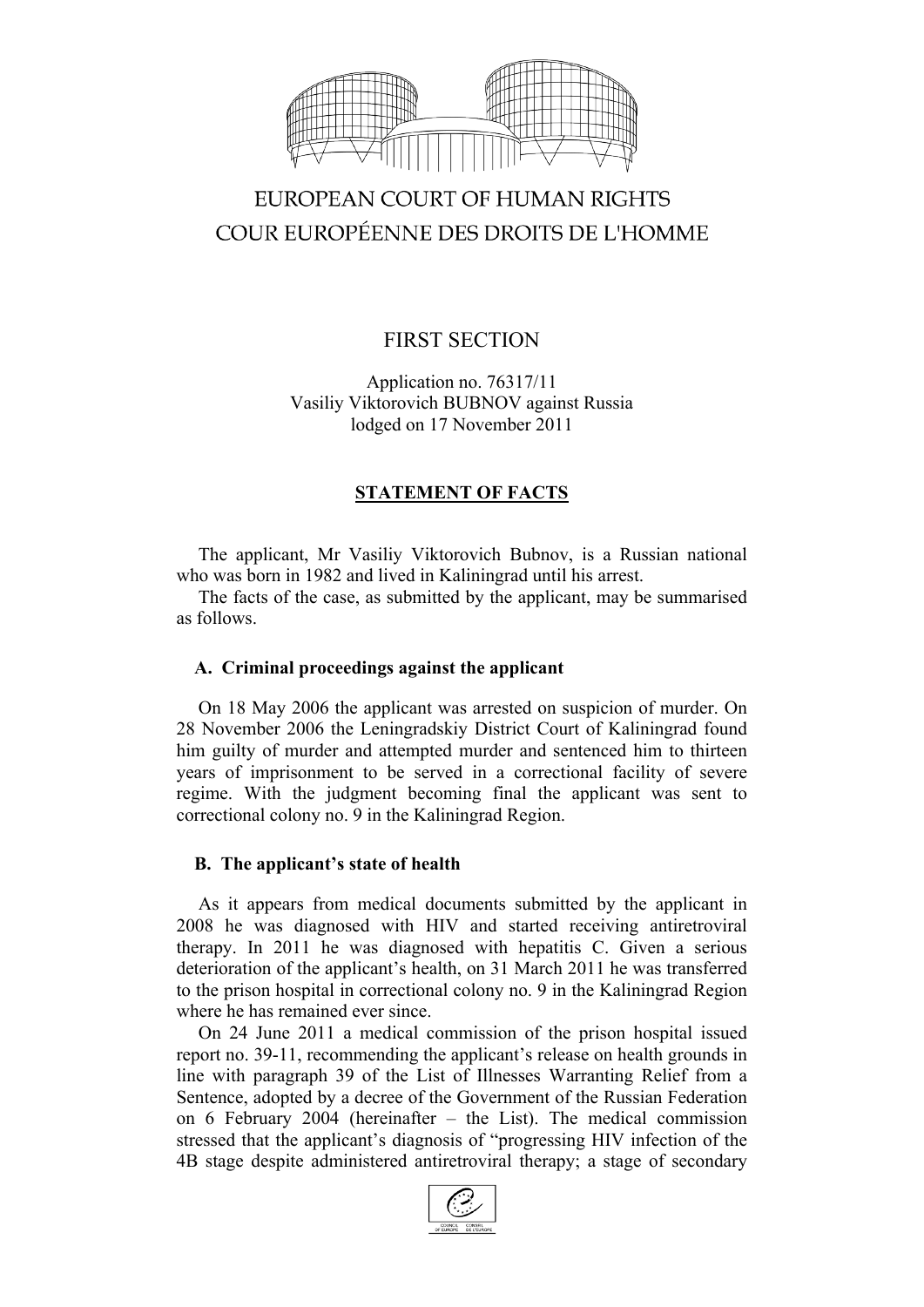illnesses which mainly affected the central nervous system in the form of encephalopathy and polyneiuropathy; chronic hepatitis C and B in the acute condition; accompanying illness: chronic bronchitis, microbial facial dermatitis, mycotic lesions on the feet" warranted his release.

Acting in line with the recommendations of the medical commission, the head of correctional colony no. 9 filed a request with the Tsentralniy District Court of Kaliningrad seeking the applicant's release. The applicant supported the request, having also argued that he did not receive necessary medical attention in detention, including for his HIV infection.

On 8 August 2011 the District Court dismissed the request, having found as follows:

"By virtue of Article 81 § 2 of the Russian Criminal Code a person who, after having committed a crime, contracted a serious illness which precludes his serving a sentence may be released by a court from further punishment.

As follows from report no. 39-11 of the special medical commission of [the prison hospital from correctional colony no. 8] in the Kaliningrad Region, following an examination on 24 June 2011 [the applicant] was diagnosed with progressing HIV infection of the 4B stage despite administered antiretroviral therapy; a stage of secondary illnesses which mainly affected the central nervous system in the form of encephalopathy and polyneiuropathy; chronic hepatitis C and B in the acute condition; accompanying illness: chronic bronchitis, microbial facial dermatitis, mycotic lesions on the feet. According to the same report by the medical commission... [the applicant] may be granted a relief from the sentence in line with paragraph 39 of the List.

At the same time, a relief from sentence in view of an illness is a right and not an obligation for a court which deals with that issue; the court takes into account not only the presence of the illness included on [the List], but also the manner in which the illness precludes a detainee from serving a sentence, the nature and a degree of social dangerousness of the crime, the detainee's ability to improve, his behaviour while he was serving sentence, his having a permanent place of residence, close relatives who may and wish to take care of the detainee, the term of imprisonment which has already been served and personal characteristics of the detainee.

In the course of the court proceedings it was established that [the applicant] had committed a particularly serious criminal offence and that he had served less than a half of the term of his sentence. [The applicant] was negatively characterised [by officials] during the term of his detention; on a number of occasions he violated the internal detention regulations, having received 34 penalties which have not yet expired. On 15 July 2009 he has been declared a "persistent offender" of the established detention regulations and was registered as a person prone to provocative behaviour. Having studied those violations, the court considers that they have persistent character.

According to explanations by doctor K., [the applicant] behaves inadequately and aggressively towards those around him; he does not control his behaviour.

Those circumstances make it possible for the court to conclude that the applicant did not step on the road of improvement; the particular features of his behaviour in the present time do not exclude a possibility of his committing other criminal offences, if he is to be released in view of his illness, thus presenting a danger to others.

The court also takes into account that there are special medical facilities within the prison system; those facilities can accommodate sick persons, including those who present an extreme danger to the society when there are grounds to believe that a person, if released, may commit another crime.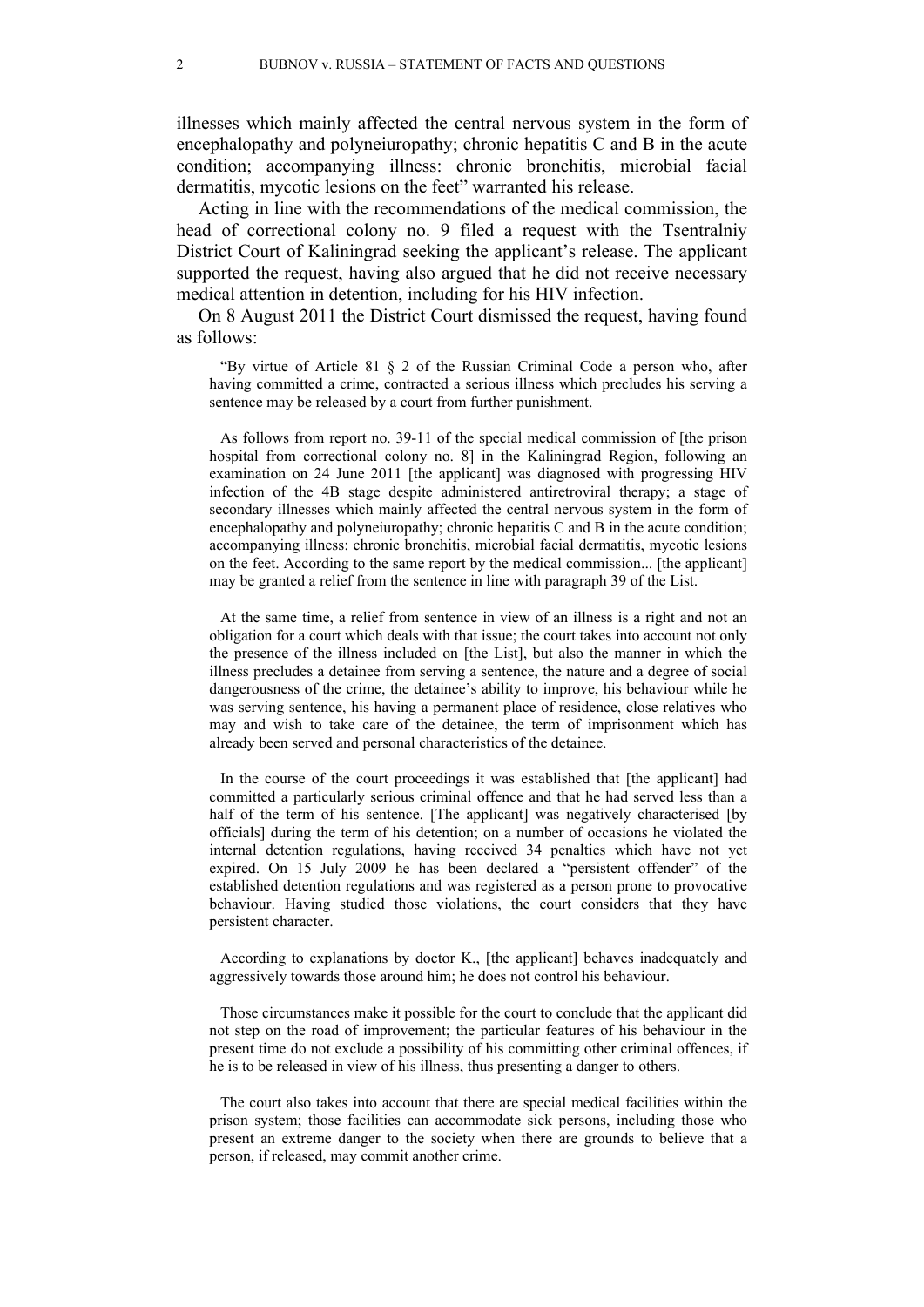As it was established, [the applicant] is undergoing inpatient treatment in [the prison hospital in correctional colony no.  $8$ ]... where he receives necessary treatment free of charge. That hospital employs an infectious diseases specialist and a neurologist.

[The applicant's mother] also explained that she intends to help her son to pay for medicines when he requires inpatient treatment.

The court finds that if released [the applicant] will not be able to receive necessary assistance. Moreover, an opportunity to be placed in an infectious diseases hospital depends on availability of places; [in the prison hospital] [the applicant] receives treatment similar to that which he can receive in the infectious diseases hospital."

On 4 October 2011 the Kaliningrad Regional Court upheld the decision of 8 August 2011, having given a full support to the District Court's findings.

#### **C. Proceedings concerning conditions of detention**

In 2011 the applicant lodged an action with the Tsentralniy District Court of Kaliningrad, seeking compensation for damage caused by poor conditions of his detention for seven days in 2002.

On 25 March 2011 the District Court partly accepted the claim, having awarded the applicant 2,000 Russian roubles (RUB) in compensation. The judgment became final on 20 July 2011, when the Kaliningrad Regional Court upheld it on appeal.

In another set of proceedings, the Tsentralniy District Court accepted another claim from the applicant regarding his three-day detention in a punishment cell in a temporary detention facility in 2007 and awarded him RUB 3,000. That judgment was also supported on appeal.

#### COMPLAINTS

1. In the application form lodged on 18 January 2012 the applicant complained under Articles 3, 6 and 13 of the Convention that the courts' refusals to release him from detention in view of the state of his health amounted to his being sentenced to death, given the poor quality of medical services and inadequate conditions of detention for severely ill detainees, such as he is.

2. In the application form lodged on 12 January 2012 the applicant complained under Articles 3, 5 and 6 of the Convention about the unfair criminal proceedings against him, his unlawful pre-trial detention and the poor conditions of his detention for which the Russian courts had refused to award him sufficient compensation.